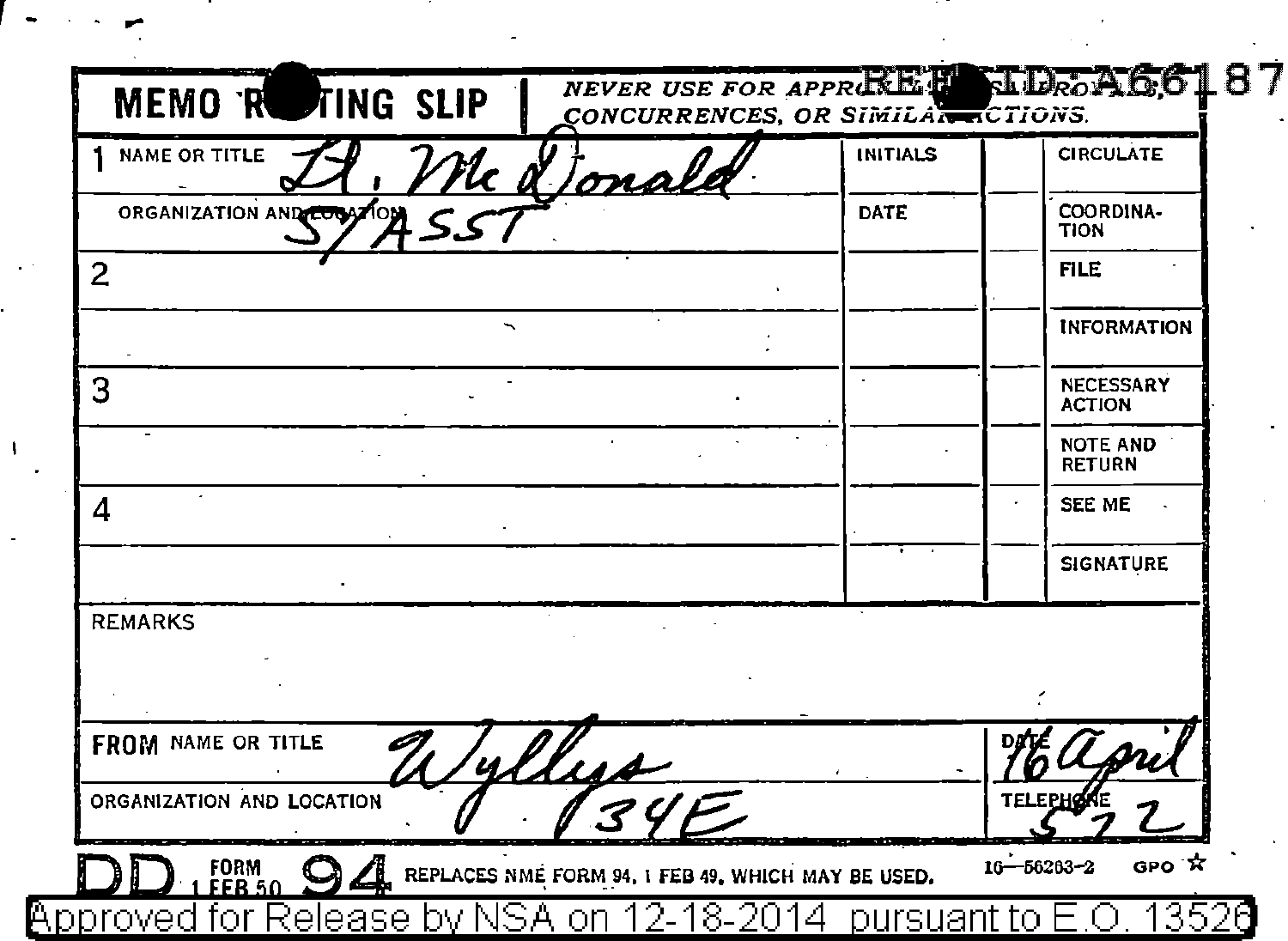## ID: A66187 **REF**

AR 55-117 CNO Ltr Ser 2122P40 AFR 75-12

DEPARTMENTS OF THE ARMY. THE NAVY. AND THE AIR FORCE

**ARMY REGULATIONS** No. 55-117 **CNO LETTER SERIAL 2122P40 AIR FORCE REGULATION** No. 75-12

WASHINGTON 25, D. C., 23 January 1951

## TRANSPORTATION AND TRAVEL

## POLICY GOVERNING PASSENGER TRAVEL TO, FROM, AND BETWEEN AREAS BEYOND CONTINENTAL UNITED STATES

|  |  |                        | <b>Example 2018</b> 2019 12:30 Paragraph |
|--|--|------------------------|------------------------------------------|
|  |  |                        |                                          |
|  |  | <b>TERRITA COMPANY</b> |                                          |

 $\pm$  1. General,—a. The policies contained herein govern the transportation of all persons of the Department of Defense (military; civilian employees, and dependents of both) traveling at Government expense to, from, and between areas beyond the continental United States.

b. All orders or other travel instructions which authorize a choice or determination between more than one mode of travel will be interpreted by both the traveler and transportation officials in accordance with these regulations.  $\sim$  .

c. It is intended that Government transportation be utilized when it is available and meets the requirements of the services. single special

d. When transportation by both Military Air Transport Service (MATS) and Military Sea Transportation Service (MSTS) or military land transportation is available, it is not desirable to prescribe the use of one means in preference to the other. In cases where two or more media are equally available, the service (or transportation officers thereof) sponsoring the travel will determine the media to be used, giving due consideration to all the facts in the case, including the desires of the traveler.

2. Use and nonuse of Government transportation.--- a. When Government transportation (MATS or MSTS or military land transportation) is available, its use will not be required if it-

(1) Is medically contraindicated.

(2) Does not meet the exigencies of the service.

(3) Would separate a family who would otherwise travel together.

b. When MATS is the only Government transportation available, and subject to the provisions of  $a$  above--

(1) Military personnel and civilian employees will be required to utilize MATS facilities, provided that female personnel be required to utilize MATS facilities only if such facilities are suitable and adequate as defined in paragraph 30.

AGO 2734B-Jan. 900678°-51